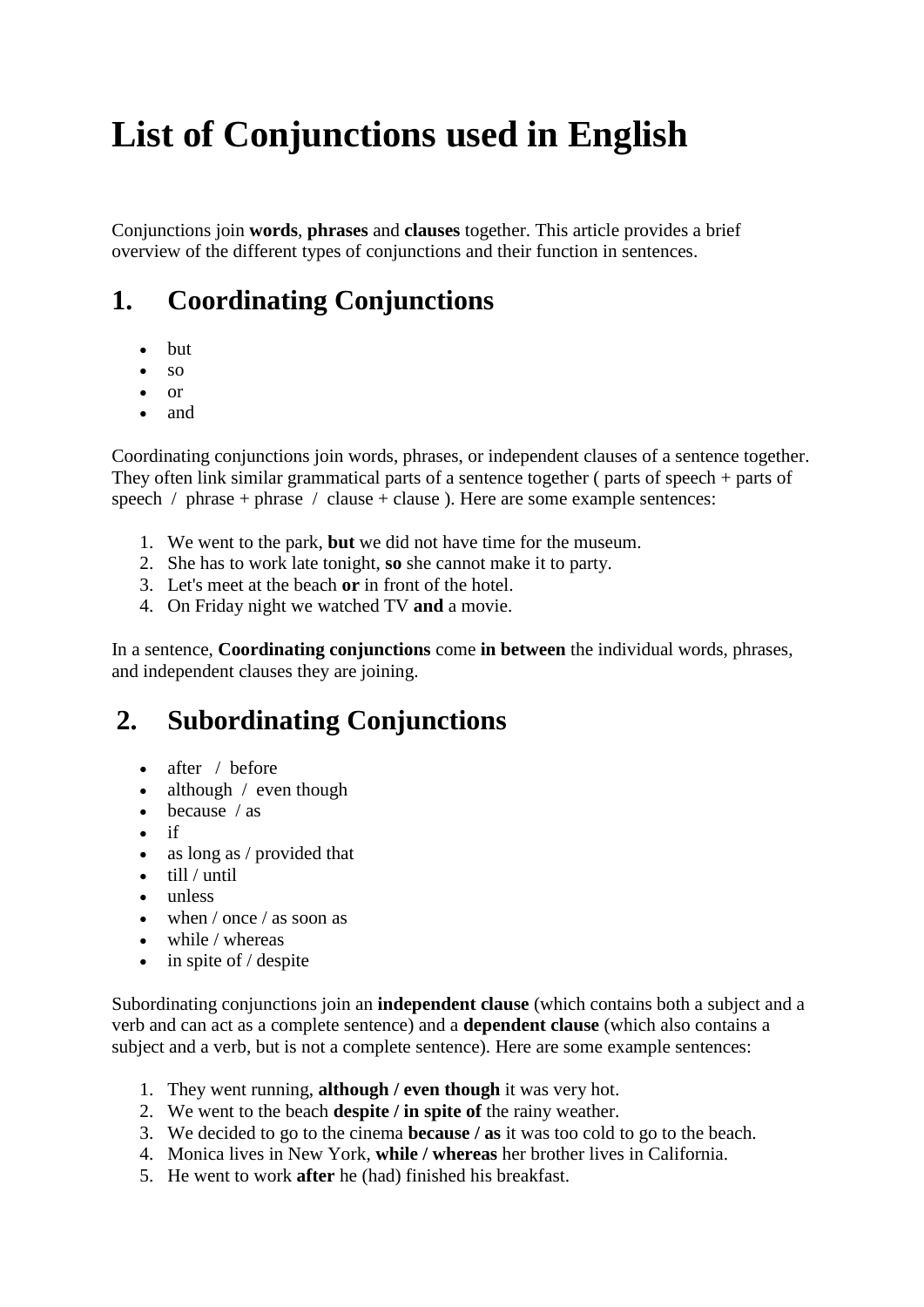- 6. He finished breakfast **before** he went to work.
- 7. I will go there **if / provided that / as long as** you go too.
- 8. I won't go there **unless** you go too
- 9. We can leave **when / once** you are ready.
- 10. You can't drive **until / till** you get your licence.

**Subordinating conjunctions** always come at the beginning of a dependent clause. However, **dependent clauses** can sometimes come before an independent clause (separated by a comma). So, we could write the above sentences this way:

- 1. **Although / Even though** it was very hot, they went running.
- 2. **Despite / In spite of** the rainy weather, we went to the beach.
- 3. **Because / as** it was too cold to go to the beach, we decided to go to the cinema.
- 4. **While / Whereas** her brother lives in California, Monica lives in New York.
- 5. **After** he (had) finished his breakfast, he went to work.
- 6. **Before** he went to work, he finished his breakfast.
- 7. **If / Provided that / As long as** you go too, I will go there.
- 8. **Unless** you go too, I won't go there.
- 9. **When / Once** you are ready, we can leave.
- 10. **Until / Till** you get your licence, you can't drive.

**Coordinating conjunctions** join parts of sentence that are similar whereas **subordinating conjunctions** often shows a contrasting or unequal relationship.

### **3. Linking words across sentences**

**Linking words across sentences** always link a second sentence to an idea in the previous sentence. That means they come at the **beginning** of the second sentence.

- In addition, / Furthermore,
- However, / On the other hand,
- Therefore, / Consequently,
- First(ly), / Second(ly), / Third(ly), / Finally,

**Linking words across sentences** are used either for **contrast with the previous sentence** or for **continuing the same idea**. Here are some examples:

Perth is a nice place to live for many reasons including the fantastic summer weather and the beaches and parks. **In addition, / Furthermore,** there are a lot of pubs, clubs, restaurants and cafes to enjoy. **However, / On the other hand,** there is not much to do in winter when it is cold and rainy and not much fun to do outdoor activities. **Therefore, / Consequently,** if you are planning to visit Perth, it is best to come between November and April which is the hottest time.

Before you travel you need to think about a number of things. **First(ly),** make sure your passport is up-to-date. **Second(ly),** get some travel insurance in case something goes wrong on your trip. **Third(ly),** make sure you pack a hat, a pair of sunglasses and some strong sunscreen for the beach. **Finally,** change some money into Aussie dollars before you leave your country.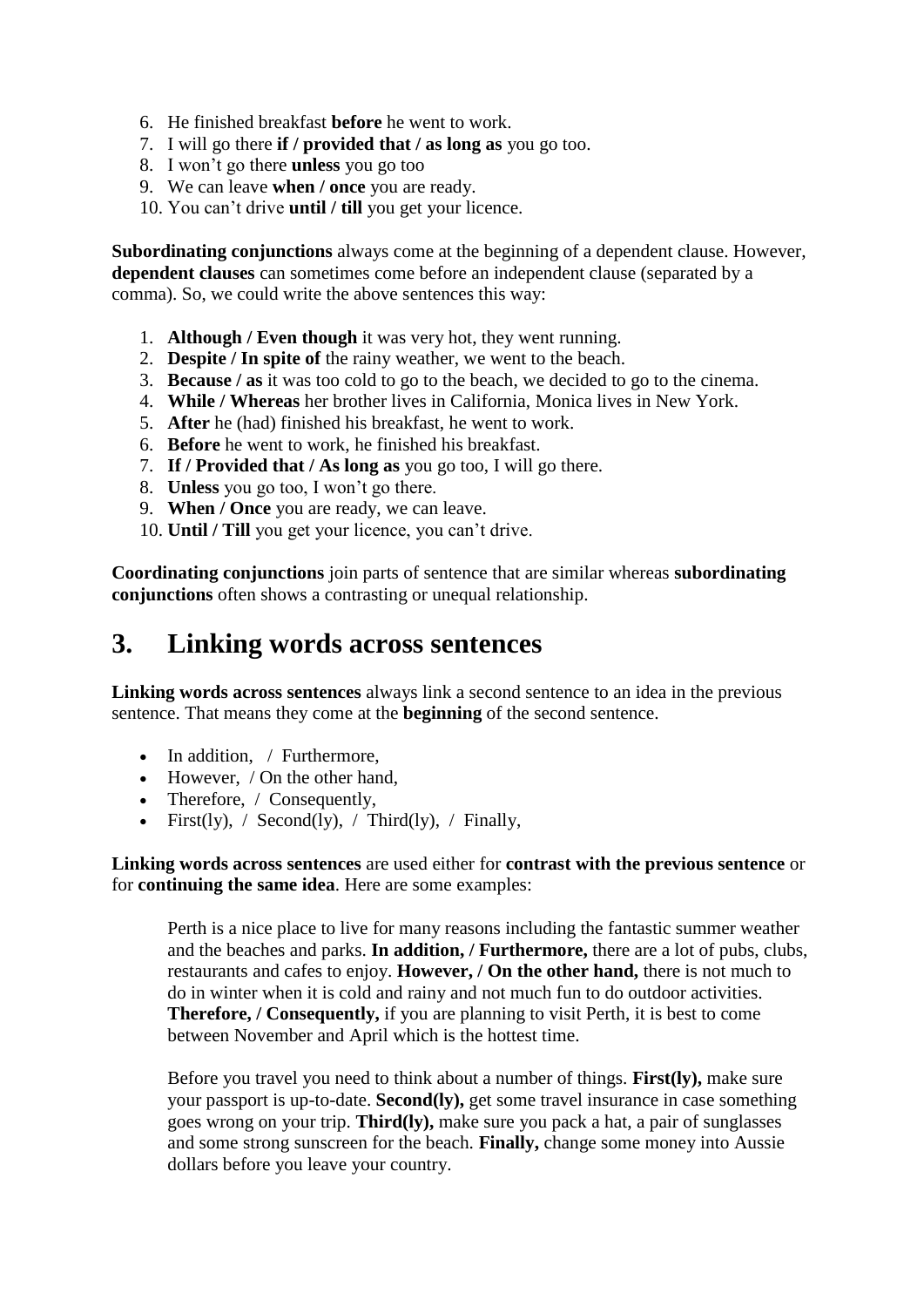## Choose the best word or phrase to fill the gaps

| We had some cake ___________ we didn't have any coffee. (UNLESS / UNTIL / BUT)                                                                              |
|-------------------------------------------------------------------------------------------------------------------------------------------------------------|
|                                                                                                                                                             |
|                                                                                                                                                             |
|                                                                                                                                                             |
|                                                                                                                                                             |
| you do your homework, you will pass the course. (UNLESS / UNTIL / AS LONG AS)                                                                               |
| I wanted to eat Japanese food _____________ my wife wanted to eat Chinese food. (SO / WHEN /<br>WHEREAS)                                                    |
| You cannot go into that bar ______________ you are 18 or older. (PROVIDED THAT / UNLESS / AS)                                                               |
| She still went to work ____________ she was sick. (EVEN THOUGH / UNTIL / IF)                                                                                |
| Don't call me ________________ you have finished your work. (UNTIL / WHILE / AS LONG AS)                                                                    |
| the bad weather, they decided to have a picnic. (BECAUSE / DESPITE / WHEREAS)                                                                               |
| Wash your hands _____________ you eat your dinner. (TILL / WHEN / BEFORE)                                                                                   |
| CONSEQUENTLY)                                                                                                                                               |
| I like milk, butter, cream and yoghurt. ___________, I don't like cheese. (SO / HOWEVER / AND)                                                              |
| He did not pass the exam because he had not studied or done his homework. _________, he did not go<br>to school on the exam day. (OR / UNTIL / IN ADDITION) |
| You can have an ice-cream ____________ you have finished you homework. (SO/PROVIDED THAT/OR)                                                                |
| ________ john was fixing the car, his wife was making sandwiches. (WHILE / UNTIL / DESPITE)                                                                 |
| He could not get the job ___________ his excellent qualifications. (BECAUSE / WHILE / IN SPITE OF)                                                          |
|                                                                                                                                                             |
| I had a shower ____________ I got home. (BUT / AS SOON AS / UNTIL)                                                                                          |
| $\frac{1}{2}$ you don't work hard you won't get a promotion. (IF / SO / AS LONG AS)                                                                         |
| You won't get a promotion ______________ you work hard. (WHILE / UNLESS / BECAUSE)                                                                          |
| we had no money, we still had a good time. $(FINALLY / HOWEVER / ALTHOUGH)$                                                                                 |